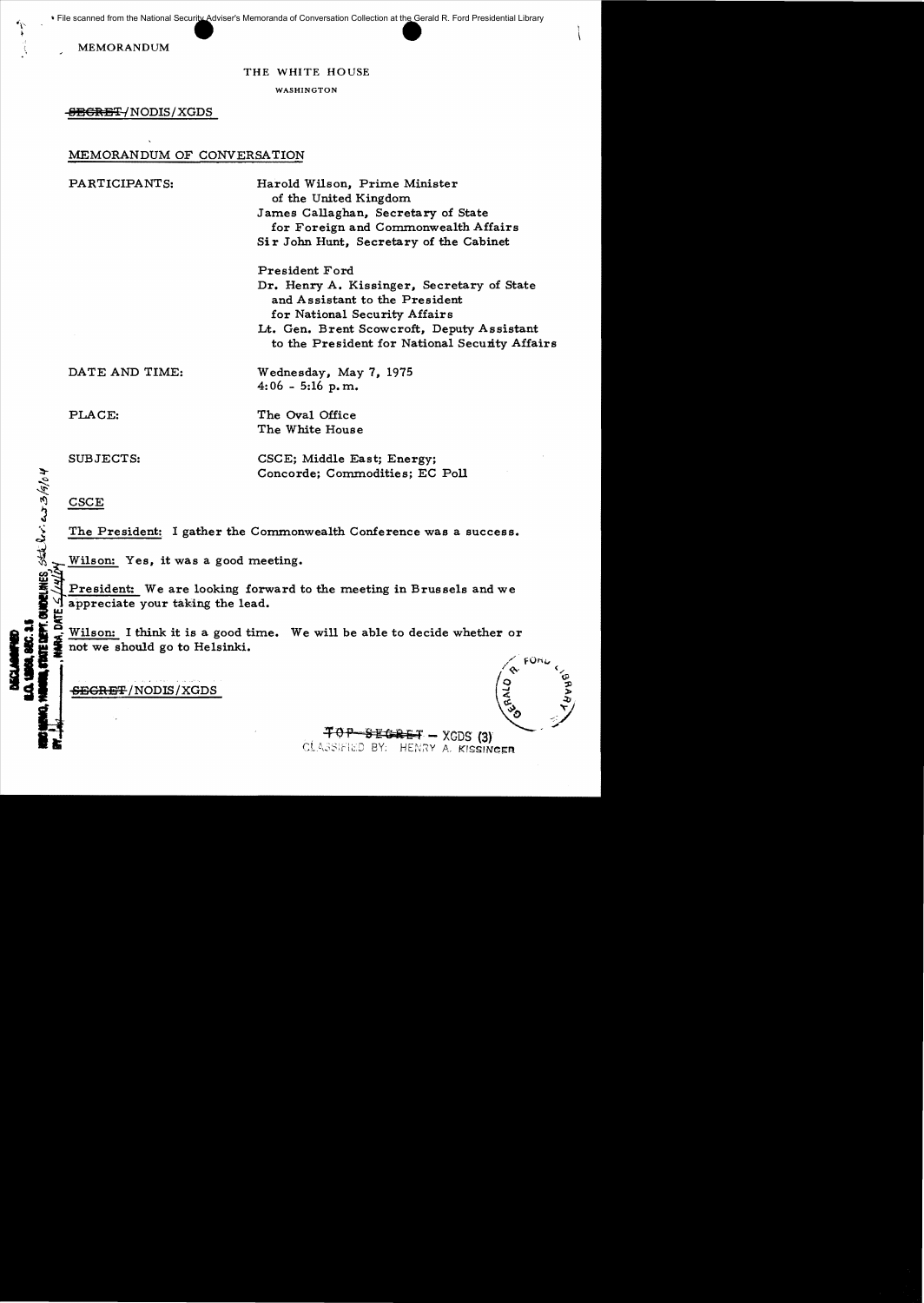Callaghan: It could be a very constructive week -- with important meetings of the IEA, the OECD and NATO.

President: Also to firm up the situation on the security conference.

Wilson: That's right.

President: What is your view on CSCE?

Wilson: We have got some way to go. We need to get from Jim the details on what the sticking points are. Brezhnev is obviously in a hurry. He wants three things: the CSCE Summit, a world Communist conference, and his visit here. I think they told him he could stay until next February.

Callaghan: That gives us leverage. To come here before the CSCE or vice versa.

Kissinger: We can't meet [for his visit here] before September because we won't be ready until then. I think the later the better on CSCE son long as we don't seem to be stalling. But we told him July.

Callaghan: I am more pessimistic about a meeting in July. I don't mind him coming here in September and having the CSCE in October.

Kissinger: That's all right with us.

President: Is there a chance he would be more flexible if we said July?

Kissinger: We said that if there was progress, we'd have the summit.

Wilson: It means more to him than to us. He needs it.

Callaghan: His success is the recognition of the legitimacy of East Europe. He will have that if there is a CSCE Summit conference.

Kissinger: I suspect they will make all reasonable concessions to have it in July.  $\left(\alpha \right)^{1/2}$ 

Middle East  $\begin{pmatrix} \mathcal{Q} & \mathcal{Z} \\ \mathcal{Z} & \mathcal{Z} \end{pmatrix}$ 

 $\mathcal{L}^{\mathcal{L}}(\mathcal{D})$  is a set of  $\mathcal{D}^{\mathcal{L}}$ President: You might be interested -- and I am grateful for your observations -- we are very disappointed in the setbacks in the Middle East. We are undertaking a broad reassessment of our Middle East policy.

### **SEGRET/NODIS/XGDS**

<u>چ</u>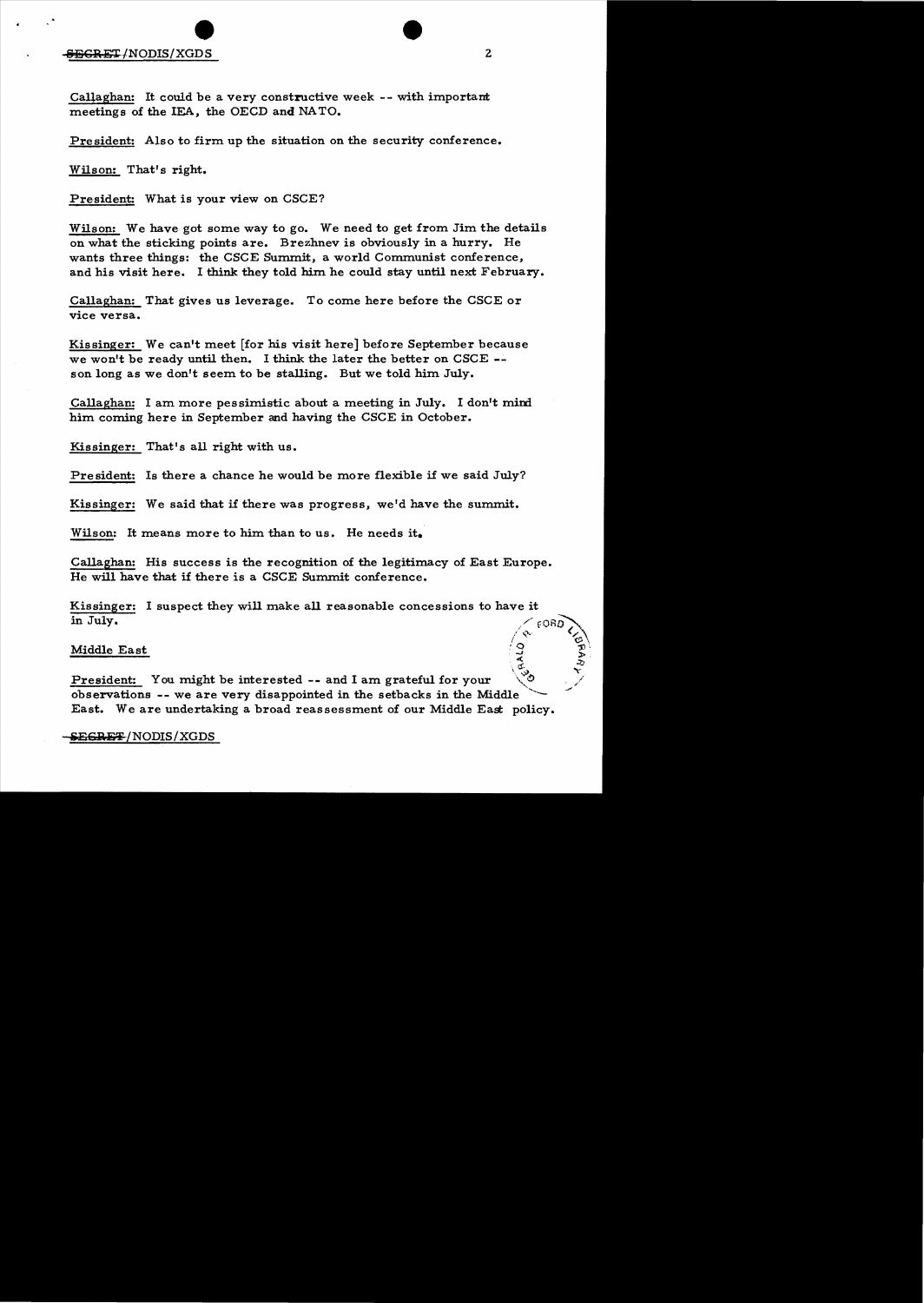## $\frac{1}{2}$ <del>ECRET</del>/NODIS/XGDS 3

I will see Sadat and Rabin in June. Sometime shortly after that, we will announce where we think most progress can be made. We are very concerned about stagnation and we think it would be very risky to permit it. The step-by-step is in suspension the other alternatives would be a comprehensive approach, using Resolutions 242 and 338. Some argue this is the proper approach. I would appreciate your observations.

Wilson: You aren't planning to complete the review before you see Sadat and Rabin?

President: Yes. They are part of the process.

Wilson: I know Allon very well and got a good account of what they think when he carne to London. I laid out to him that a stalemate is not on their side. There were different accounts -- Israeli and Egyptian of what transpired. They feel they made an offer -- I thought it was like a free kick after the game was over. I gather they haven't offered anything since.

Kissinger: No, we have asked four times if they had anything more to say. At no time have they deviated from their previous position.

Wilson: Allon's main point to me was, how does he know Sadat will survive or that the UN force won't be vetoed?

Kissinger: That negotiation is so hopelessly confused, I don't see how it can be resurrected. But Sadat had pledged non-use of force, an agreement that it would be valid until it was superseded by another agreement, that annual renewal of the UN would be automatic, and there would be a mixed Israeli-Egyptian commission to supervise the disengagement. They asked about a Soviet veto of the UN force, but we could have gotten around that. The real difficulty was between non-use of force and non-belligerency. Sadat felt that if he gave non-belligerency for the passes, he would have no leverage for further movement.

Callaghan: Peace.

Kissinger: What is the difference?

Callaghan: We go around like squirrels in a cage on this. A comprehensive approach is certainly worth considering. But can't we resurrect it with some magic ingredient? What could Egypt put in the pot? Financial support,<br>more on the Canal? Israel could give the passes.

<del>SEGRET</del>/NODIS/XGDS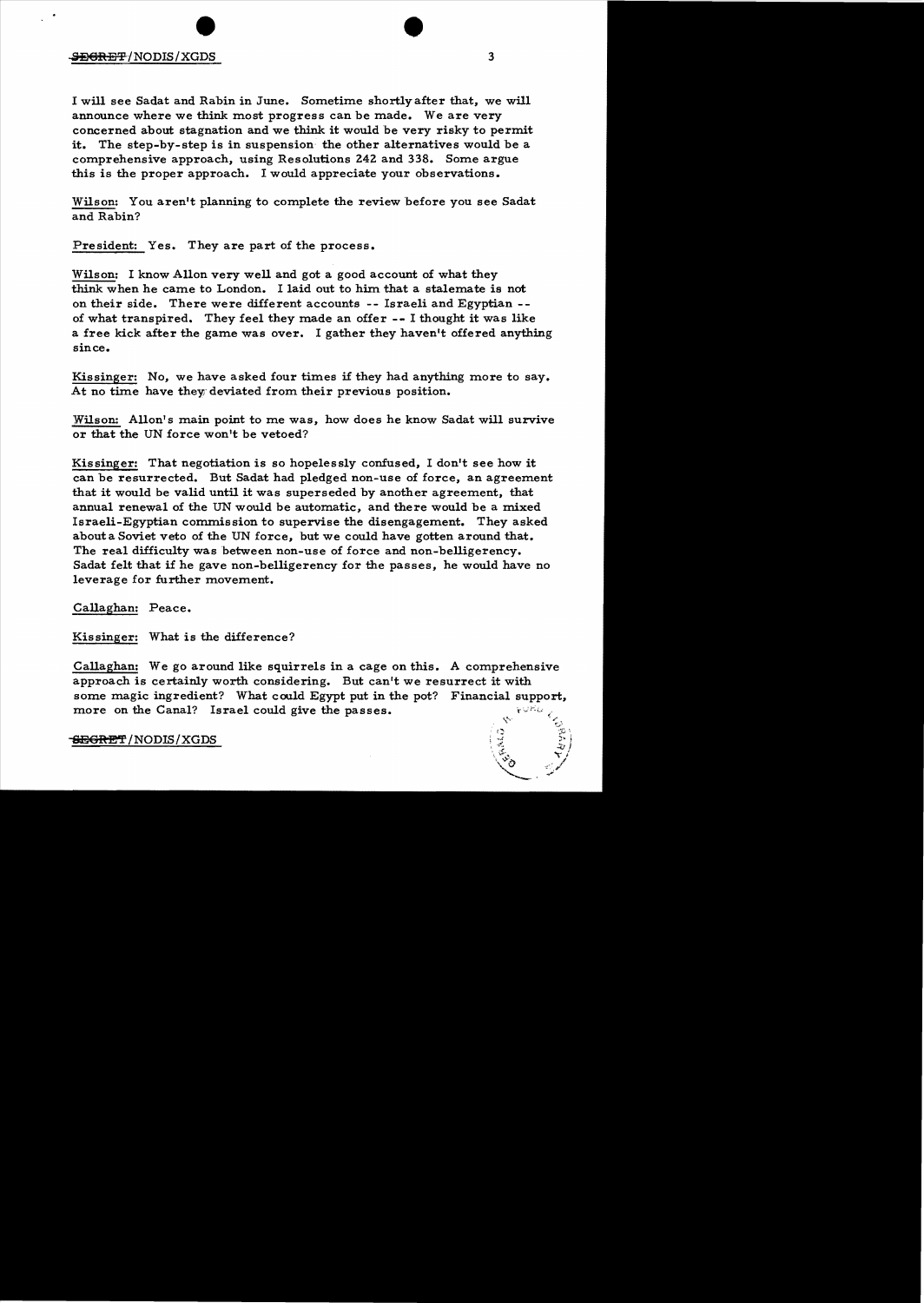Wilson: If the UN were pushed out, could there be an automatic return of Israeli troops to the passes?

Kissinger: They never gave us a line, but it went through the middle of the passes. The other issue was unbroken Egyptian access to oil fields. The difference between the middle and the end of the passes is Israeli domestic politics, because it would be a zone of limited arms anyway. Egypt didn't care if they moved out of the passes, how far. But I think the Israeli government was in no condition to make an agreement in March.

Wilson: That is the point. They don't have a united Cabinet at all.

Kissinger: The Presidential letter was to arrive after the Cabinet decision, not to influence it. I said never again would they have a chance like that for only eight kilometers in the passes. Rabin said give us 24 hours, but that I think was because they couldn't get their propaganda organized on the Sabbath. So he said, "While we are waiting, why not ask Sadat if there was more he can offer." Of course, Sadat said no. So there was no new Israeli offer.

Wilson: That is my point. There is no real Cabinet.

President: It seems to me an evident hardening. Rabin is being praised for being firm. They are generating the American Jews, and it doesn't appear to me there is any flexibility in the step-by-step.

Wilson: I have heard stories about horrible infighting in the Cabinet. I spoke to our Jews -- very frankly -- and I said there was a crisis of confidence between the U. S. and Israel. I think they are worried -- not only can Sadat survive, but is there an Israeli Cabinet?

Callaghan: Then is there an alternatave Cabinet which can be built? Is there a good movement? If it is, and the Israelis can't move, can't you get Egypt to move? Turn the heat on the Egyptians. They need economic help; they could let Israeli ships through the Canal.

Kissinger: Our Ambassador -- who is very sharp -- felt that Sadat had already gone too far for his domestic situation. Now we have a Syrian problem. I think one reason Israel turned us down is because they are not willing to move on the Golan.



<del>SECRET/</del>NODIS/XGDS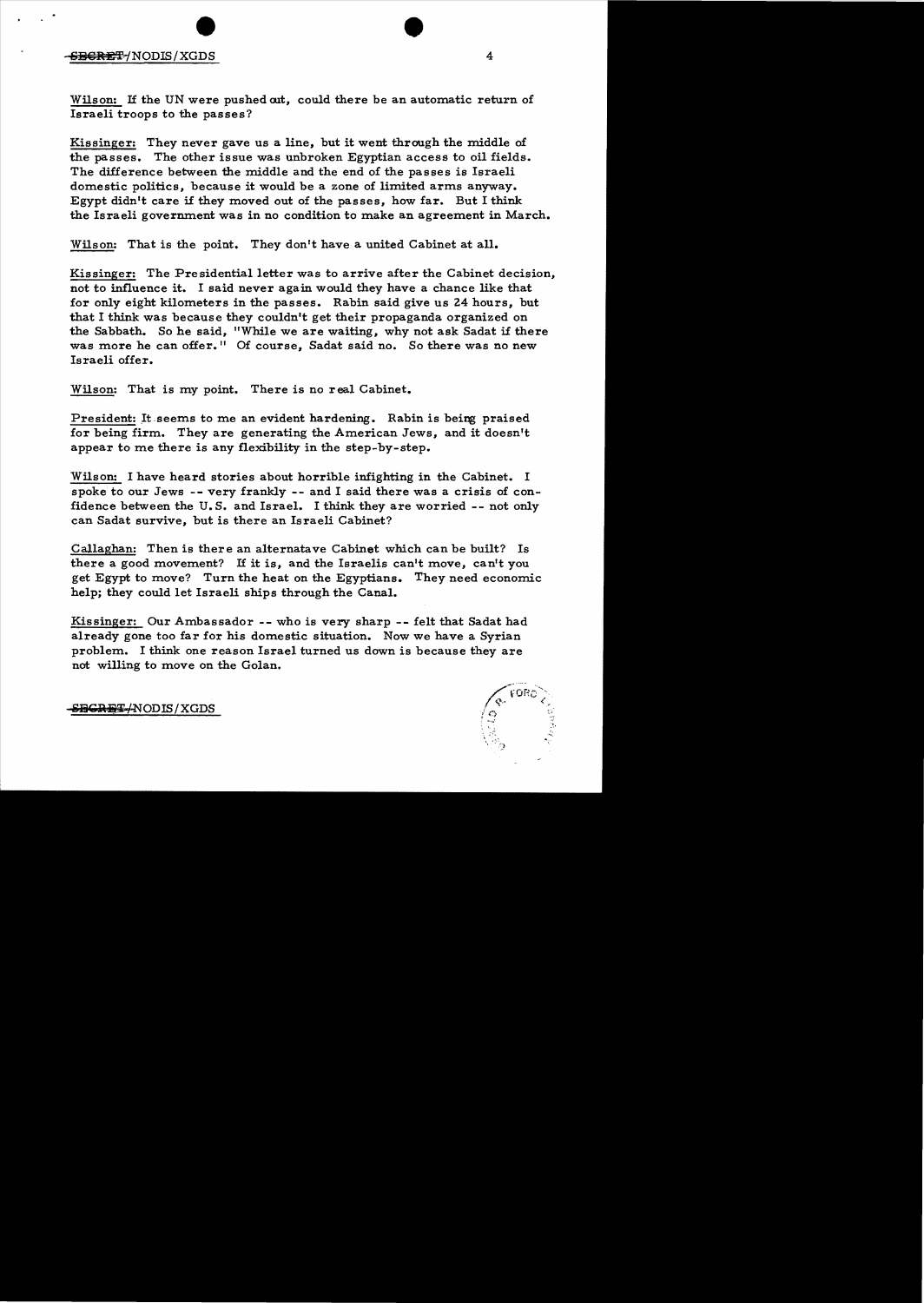# exception of the Second Second in the Second Second in the Second Second in the Second Second Second Second Second Second Second Second Second Second Second Second Second Second Second Second Second Second Second Second Se

Callaghan: Our Ambassador thinks Sadat may fall because of the economic situation.

Wilson: Is one of the options an ultimate guarantee by the superpowers and others, so there would be no UN veto? Is that ruled out?

President: I wouldn't rule anything out but I don't know that that is the most attractive.

Wilson: I know we want to keep the Soviets out and that is a problem.

Kissinger: We might have a real problem getting an American guarantee through Congress. It would be difficult if we had to explain in detail when we would or would not intervene.

President: There is a very different and difficult situation in Congress. It is not the way it was, even with respect to aid.

Callaghan: Maybe you have to put it all on the table, instead of being kicked around as the middleman.

Wilson: Would Geneva ever happen?

Kissinger: It would be a nightmare. Having the Egyptians and the Syrians together, it reduces the flexibility of both; then you have the problem of the PLO, etc.

Callaghan: Couldn't you make it a condition only to meet for four days and then go to subcommittees?

Kis singer: The Soviets are so rigid and legalistic that they would produce a stalemate even if they wanted to be helpful.

Callaghan: I think you must go back to the step-by-step.

Kissinger: Let's see what the President sees in the meetings.

Callaghan: We would welcome knowing before your public announcement.

Kissinger: We had told the Israelisthe minimum terms on which Sadat could settle. They didn't ever accept, but they led us on. Rabin told us that fai lure would be a Greek tragedy; unintentionally, people bring about the consequences they most fear, because of their natures. But he has gone from 38% to 80% popularity for views he doesn't support.

### **i15€1iUS"l"**INODIS /XGDS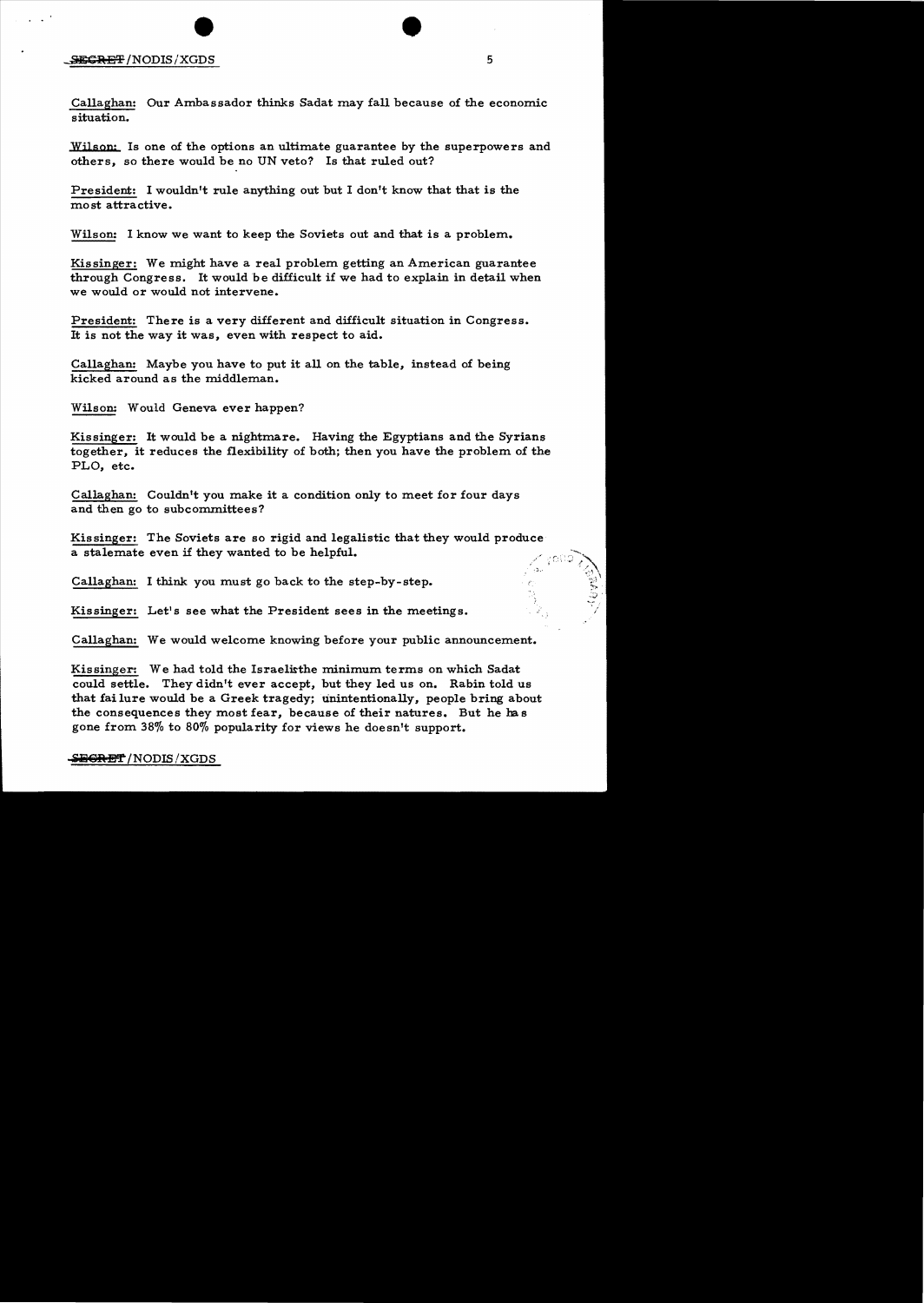Wilson: Yes. He as acclamation and Knesset support but it has put him more and more into a corne

Callaghan: Is there anything we can do?

Kissinger: Give them a sense that the President is serious, which I don't think they appreciate.

President: We honestly don't think the step-by-step is feasible except under the umbrella of a comprehensive proposal.

Kissinger: Unless one side or the other changes its position.

Callaghan: It is worth considering, because then we would see where we were heading.

Energy, etc.

Wilson: Let's talk about energy. I think we got some acceptance of our trying to bridge the consumers and producers. There wasn't total support for tearing down the IMF, etc. We have some committees set up on commodities.

I would like to talk about Concorde.

The Queen's visit is all set for 7-11 July.

I think we are moving on energy.

Callaghan: I think we won't break even the reasonable countries from the 77, but beneath that I think we can move on specific schemes -- on food energy and commodities. I think we can move them.

Kissinger: I think your commodity position is very constructive. We are trying to work up a commodity position now. I hope to have it by the time of the OECD. I hope we can be responsive.

President: I notice the polls indicate you will prevail on the EC poll.

Wilson: I think so. We are keeping a low profile. But the polls are unanimous that it's more than 2-1. The vote is by countries and the poll was by countries -- 2-1 in every country.

 $-$ SEGRE $\pm$ /NODIS/XGDS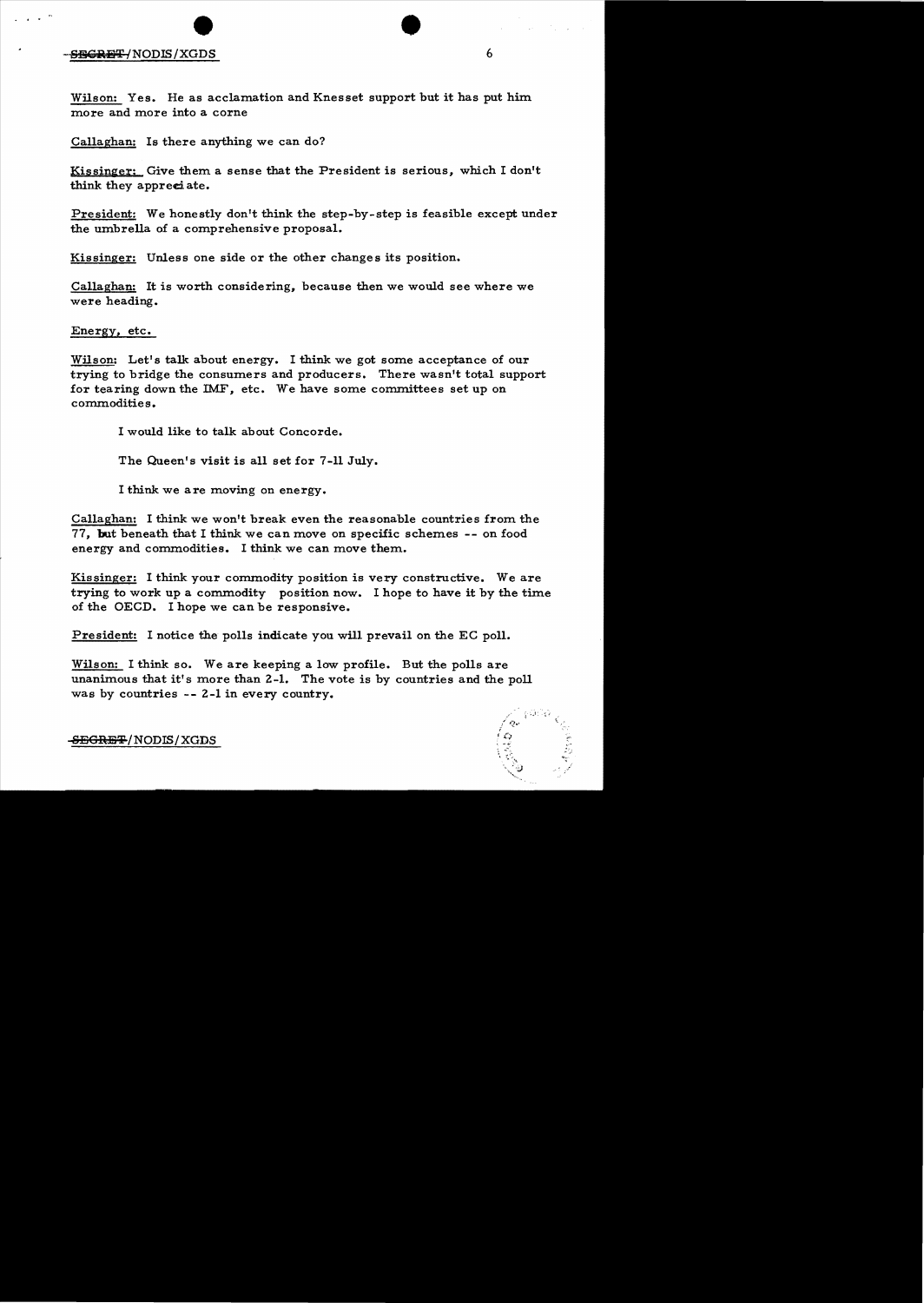President: How about the press?

Wilson: It is too good. It embarrasses us.

[The meeting ended]



်နှံ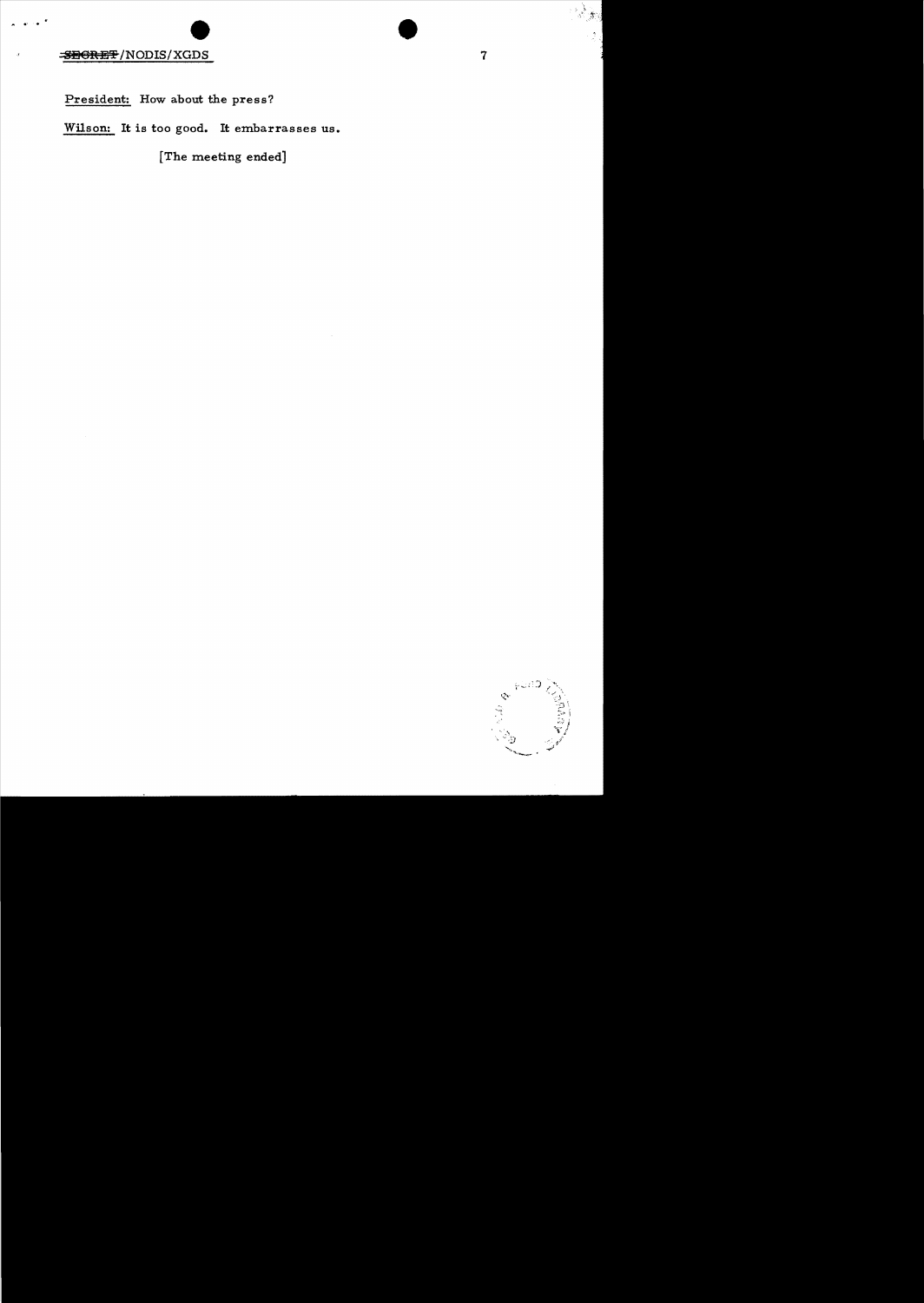P (Stattern) Callaghan/K/Nunt ~  $7$  May 75 P Jernton clory voire moises 1) yes, it was joint. Sometime We brown forward to Bussels & we oppelesate Jem taking had. W I trich it is a good trice To buile whather or a whather the contract of the same time week - or / c ild, OfcD MATO Makots finn up a sit on evenity craf. W Thatswart P Whitis jour mins n CSCC W Got some way to jo. hudts get pour Join detailed tribing parts. to Buris records in a banque Hrusant 3 Trigo Joco, Court cup & uset have Strik they Toll bi hacond stay til next Feb. C That piùs no livinge. Té cane hui bpe SSCE a vise verso K We count mest before Sept becomes won't 1 ruely til them, I think Inter - bitter on cscE - 10 long aud don't remitate Faithing Boat we Told him July. C Jan mac jessenite atout sautin July. & all night w/m P to the or chance he would be use pyceto. 14 une paid for K We zaid that if the was pop **NOC MEMO, MANGO, STATE DEPT. GUIDELINES**, State  $l_{\ell}$ , en  $\frac{3}{4}$ /9/14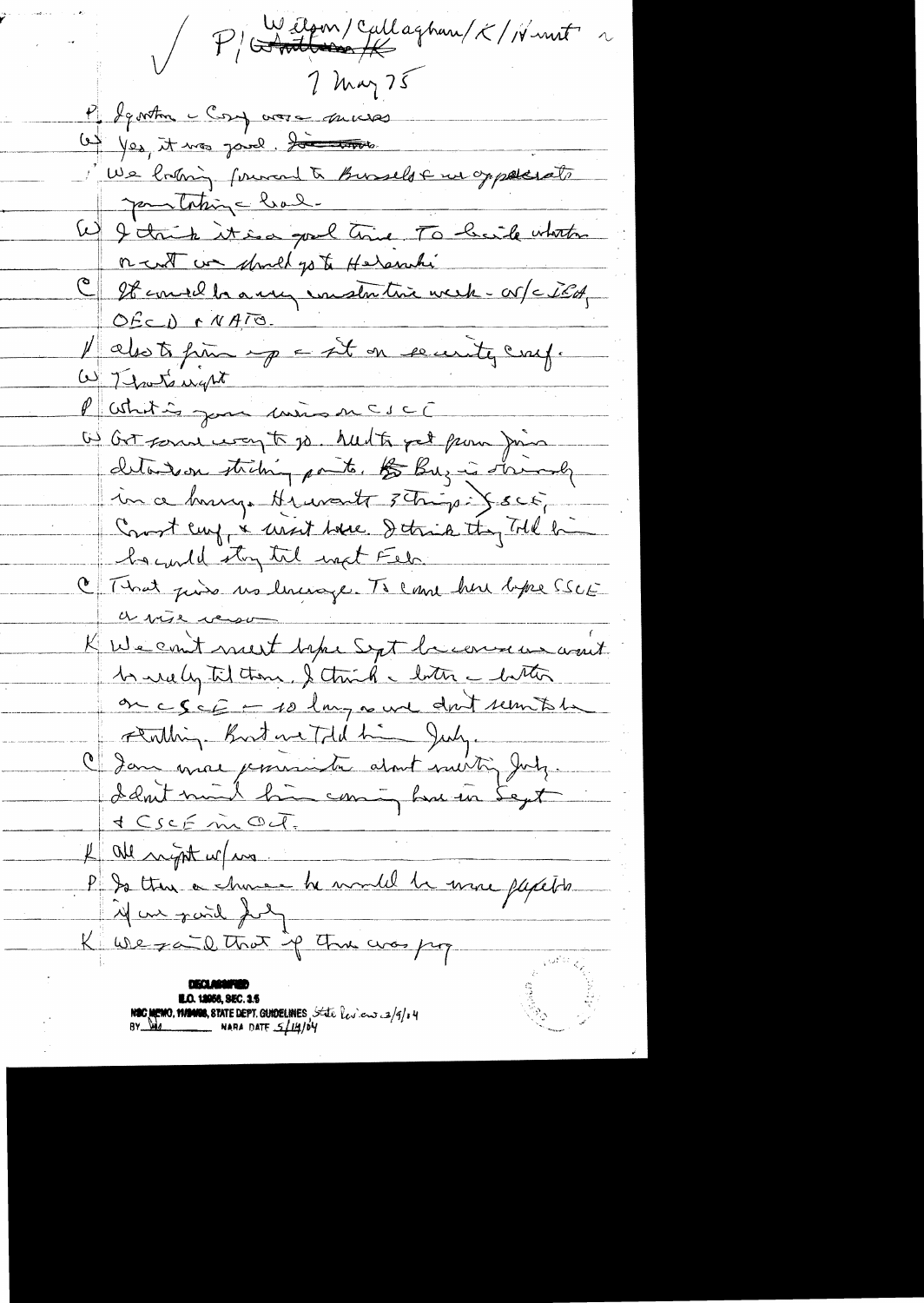W Grows more to be them & no fe and  $\pi$ C Nissouris is chepitrium of EEm, de evil have that if a coup. I suspect they will make all iresound consessions to harit in July. Juin might the saturated - I'de partiful for your in NIE. We embititing broad massesment of ME potin. I will be salat + Rabin in June. Sautrice shortly spt that we will arrive where are think must pary can be made - We way concerned don't stagasting + this it unille very uitz sto is in suspensions vern alte valled la computation approach, noin 7242 & 38. Soine august tris ro paper approach - I would approachte your documenties W you aren't plasming to emplot a union byan <u>Sylwtekphin</u> P Yes. They are put of process. W Ihm allowing well-jota podaciont forhost they think, I laid out to him that stalante not notair side. Thus were dief ecconte - Ir E - quhot transfired. They ful Un mode on offer - I the it was like a pee kish aptin qui le vous creer. Igatter trong himsent Kolar thing since to time of thy halangthing more to say, at no time they demand form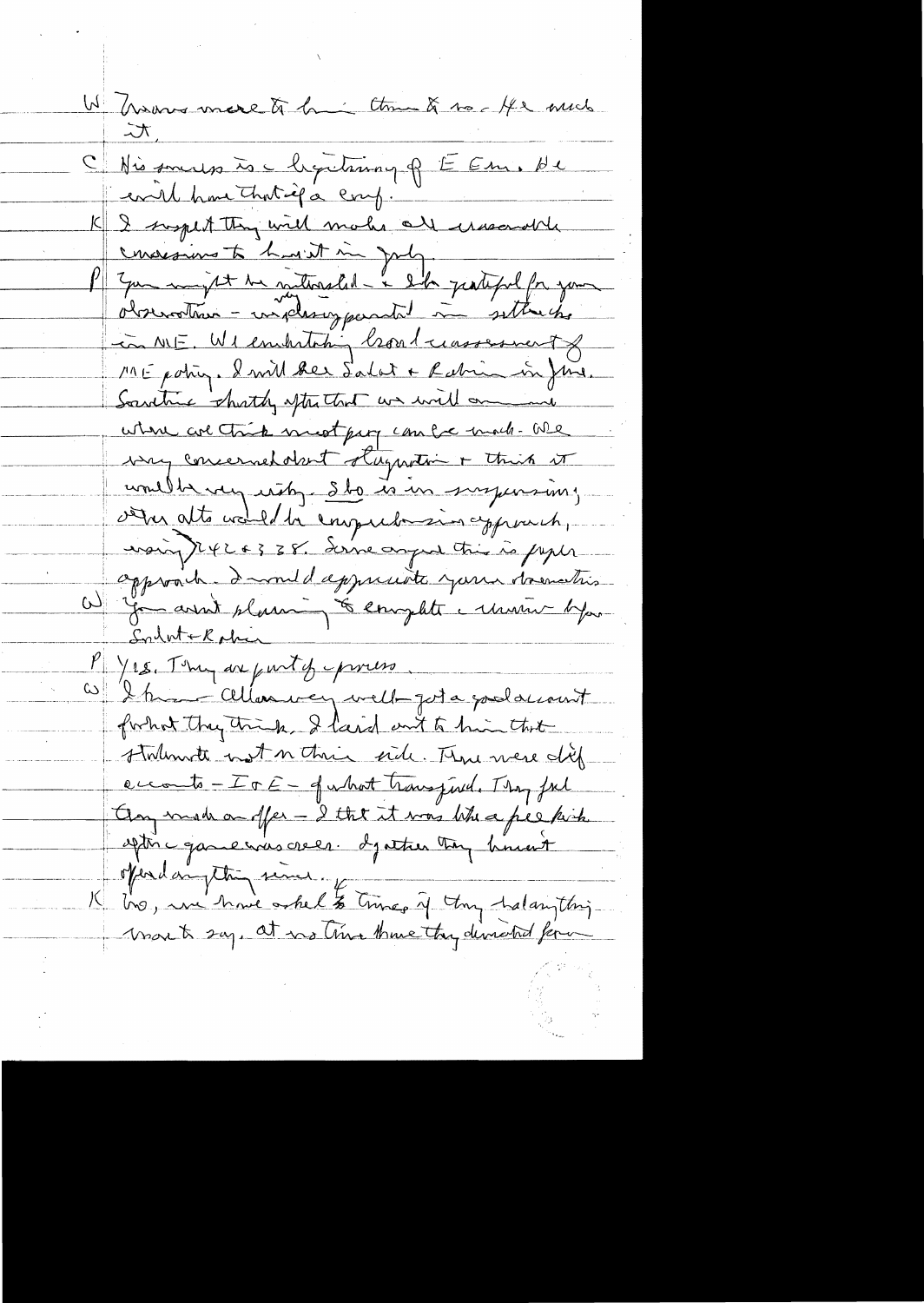preveposition W allen moins point to me was love does to know <u>utord.</u> R That ingot to to hypelessly confined I don't see chosen it can be resurred . But Sudat had physic more of face, agricult valid Til surpraiched, annual rammed of UM would be on tomotri, hyjeld I-E consor to supervise dising. of They asked down to 50 with of UK face, but wie could have getten around that. "The real dif ans <del>det un wei</del>ffna + men-bellig. Sadat fort if he gave som - Willie face passes he would have no luning for further manus . Plove  $with \vec{m} = \vec{d} \vec{m}$ Us go around like squared macage on this. Curryse. opproach is certainly wath emselling. But contain assumet it w/ some enagie ingredient. What emitate part ma pat ? Finan support, mere un consol. I institué prise. W & UN purkel and, und then he anto internet I Trop to pass! K They never gove us a hie, but it went then malille of passes. The other resume was unhorse access to and fulls. Dif but middle embg passes no I domestre politico, cance it wand be Jone of landid anno anyong. E de til care if they was moved antycipasses, how form.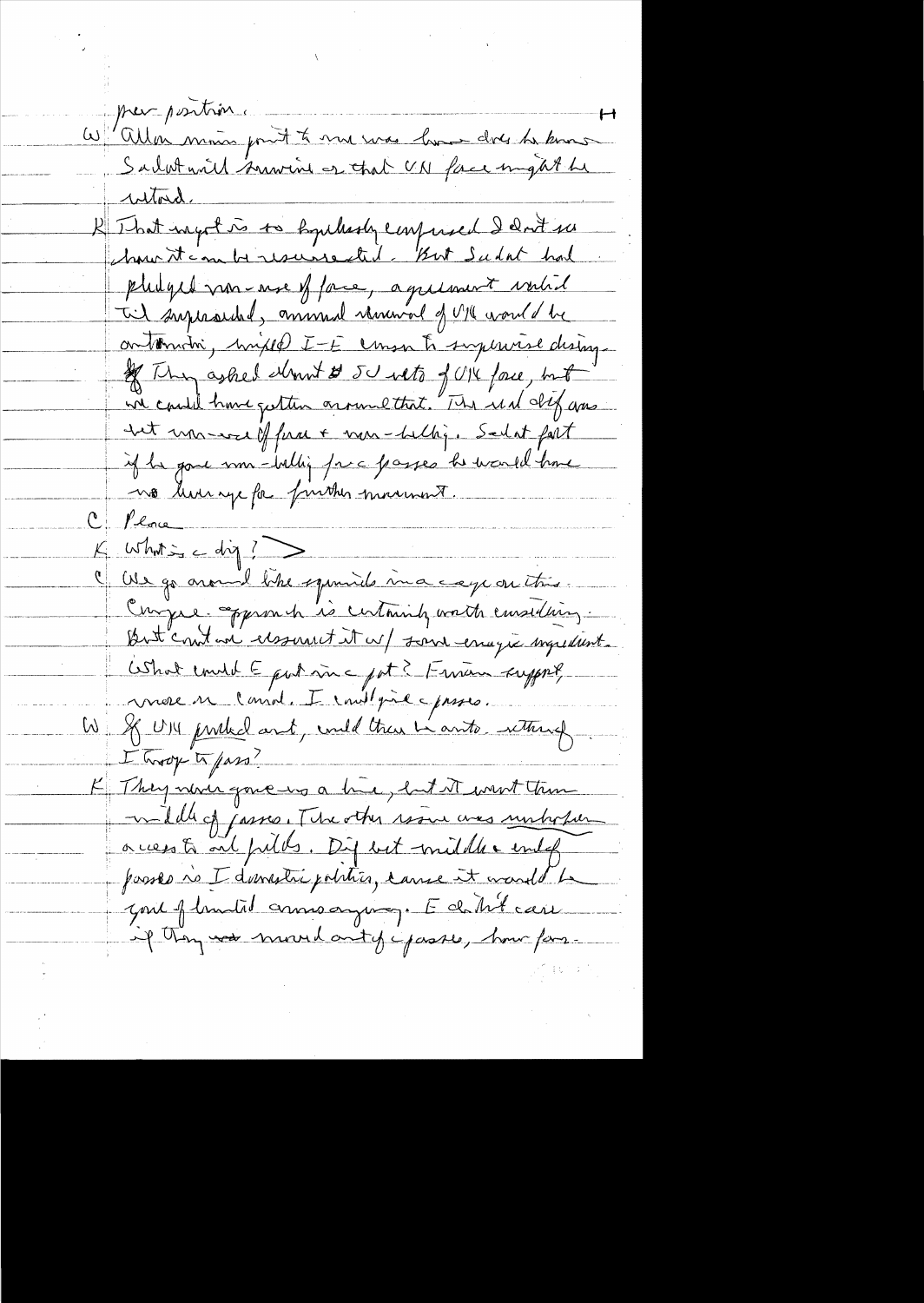But I think I God eros in us could to make anaponent in hunch. W That is a goint. They don't have a mutal colourt stall K The P letter was K assine often a Contenant chairing not to implame it. I said never again would they brave a chance for only 8 km in a passes. It Kutin <u>sind quin ins Z + hrs, but that I think because</u> tous content pet trie propagande esquela Sabbach. Si le suil while wonty why wort ask sadat Me more de comppar. Of courant be raid no be there was no haw I offer. W That my paint. There is no use coloniet. P Serves to une an embrat husedening. Ratin being provid pr Lingfinn. I hay are pensionting. On Jins, & dresst ypear to me there is any  $fln\epsilon$  in c stocause  $>$ W Shows hand stocks about hastile impeghting incenture & spoke a am Jeus - why finctily -+ said thouse was a crisis of craf. Let US + I, 2 think they are warried - withing com Sadat envious Or a lis There on I calment " I Then is there and calment which can be built Sotta gerd movement? If it is + c I can't move, cont you get Et mon, Esse Tranc Laton CE, Thy ward each belg, they could let I ships Unic Candi K One and - who my shing - filt sadat hatakondy gone to for a Time we have a Syrian put. Salot I Trick one wason I turned in dame is because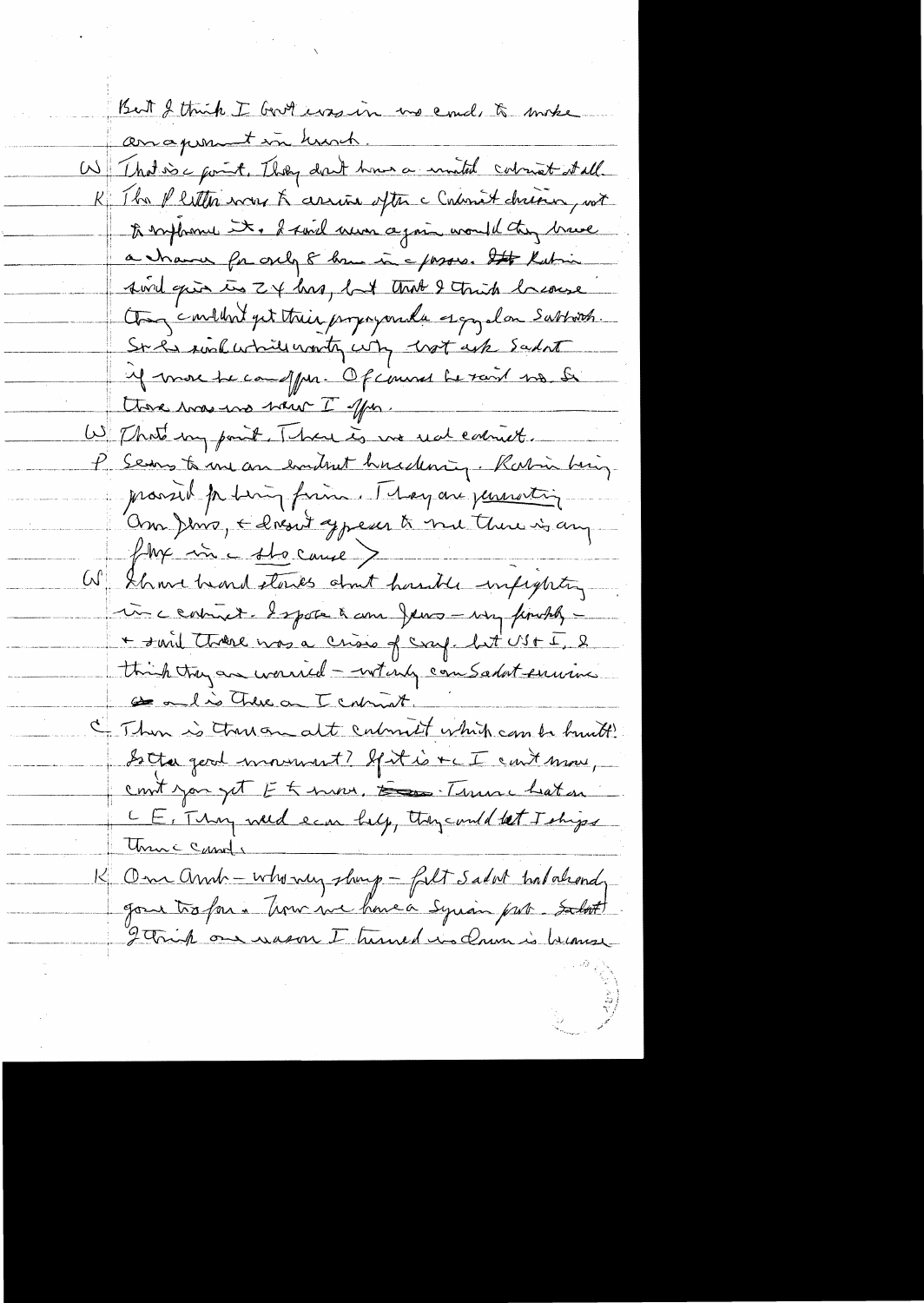Chon not inition à mouve en Godon<br>C Om Ant Chink Sadit my fait because Jean pet W Joney continuan la nativité quarantée les rullitant? Parmellent endeau thing ant hat deloit know W I known me wont to help were out + that is a  $k_{\rm W}$ K We might wont to have real part getting in grantes the Cong. Would be dig if we had to exploring in detail when we would or would not entrurne l'Thur is a meg dig + dypent set in Cong, et unt comez it was, even up uspect to and it 1 Moybe you have to get it all one table, instead of bing kikel around as wind dum. W ciente Comma en hoppen? R It mould ha mysternas, Honing Et Equin Trapether at rebus fly of both, put of PhO, Mo, c'emblement que voule at a condition and to meet for-4 days & The go to subcantes. K The Sun are on riged + legatistic Ant trans and produce statements evening they wanted to be hollopped. Cathich you must go bush to she K het ree what P sus in a mity. 56 We mult welcome kiming lifee your pille <u>on mesut.</u> K We had [Ad - I commencement commence union Salat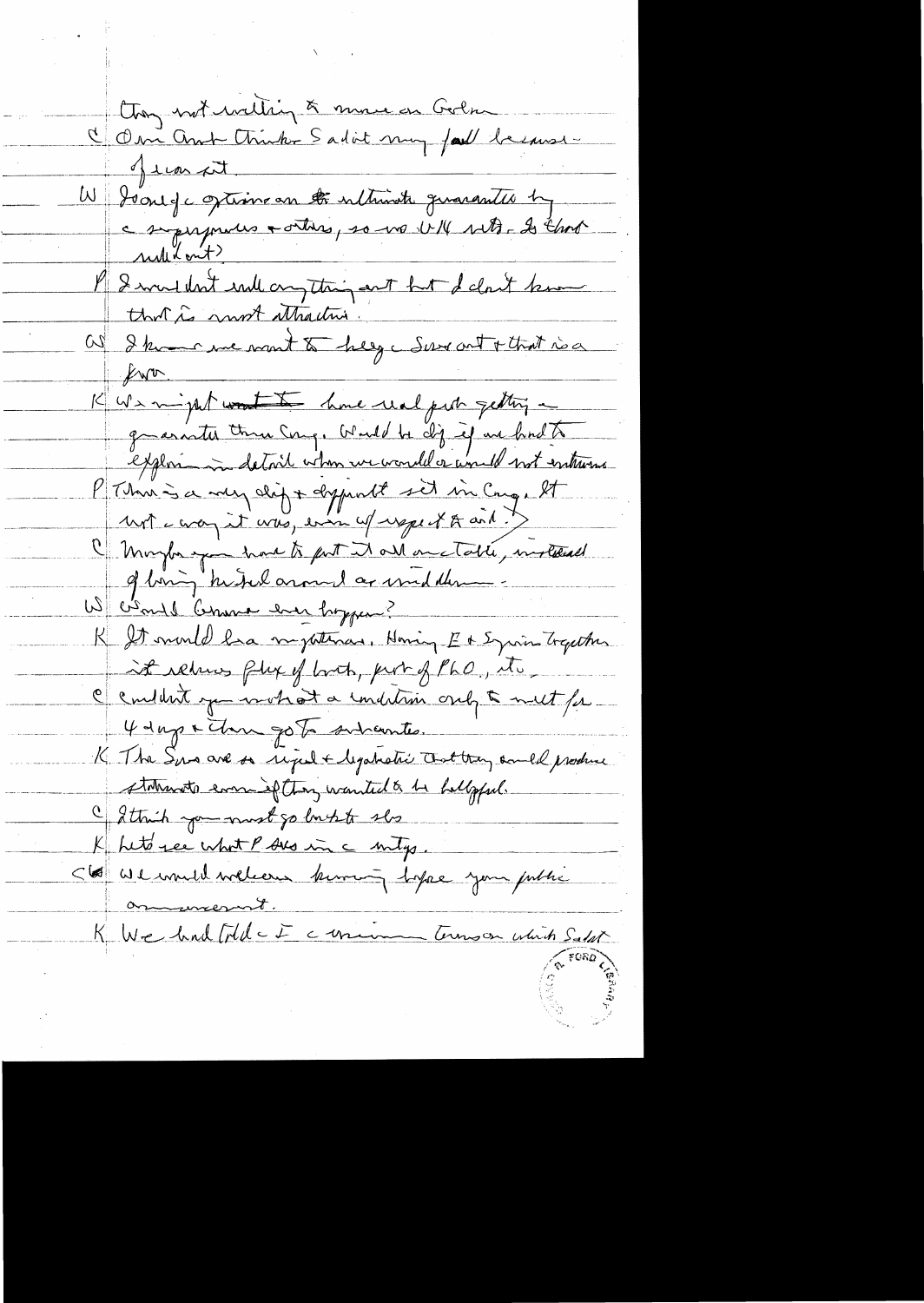consol settle. They chilit even encyt but they lulars on. Kohn told us that farture would be agnet traged, fort he has gone for 31 % & 80% for writing hedovant support W Yes, He has acclemation + Krisset support and it has jut him more + more nutra camer. Chemicrythique de l'anis de la formation de la forme think they it appeciate. P We low and for this does functie except inder intribute of cong pepost. K Center avec attes changes et parties) R Hussin with all you C St moth considéring become them sail uned see when a mementaling. W Lung Strich us got some accepture of one though to trialge a & p. late Their mant cold impart for having chem In E. etc. We have some crites set up are un films. Would like to Cath Crimble Lumis met all set fa 7-11 July. I think we many many C Strik un won't hear even a Maxourble communs funs (22, but beneath that I think entern mort on speispic salvenes, on food enempt enablies. d'étrin me con mons ton. K Staint par coudity parties were construction